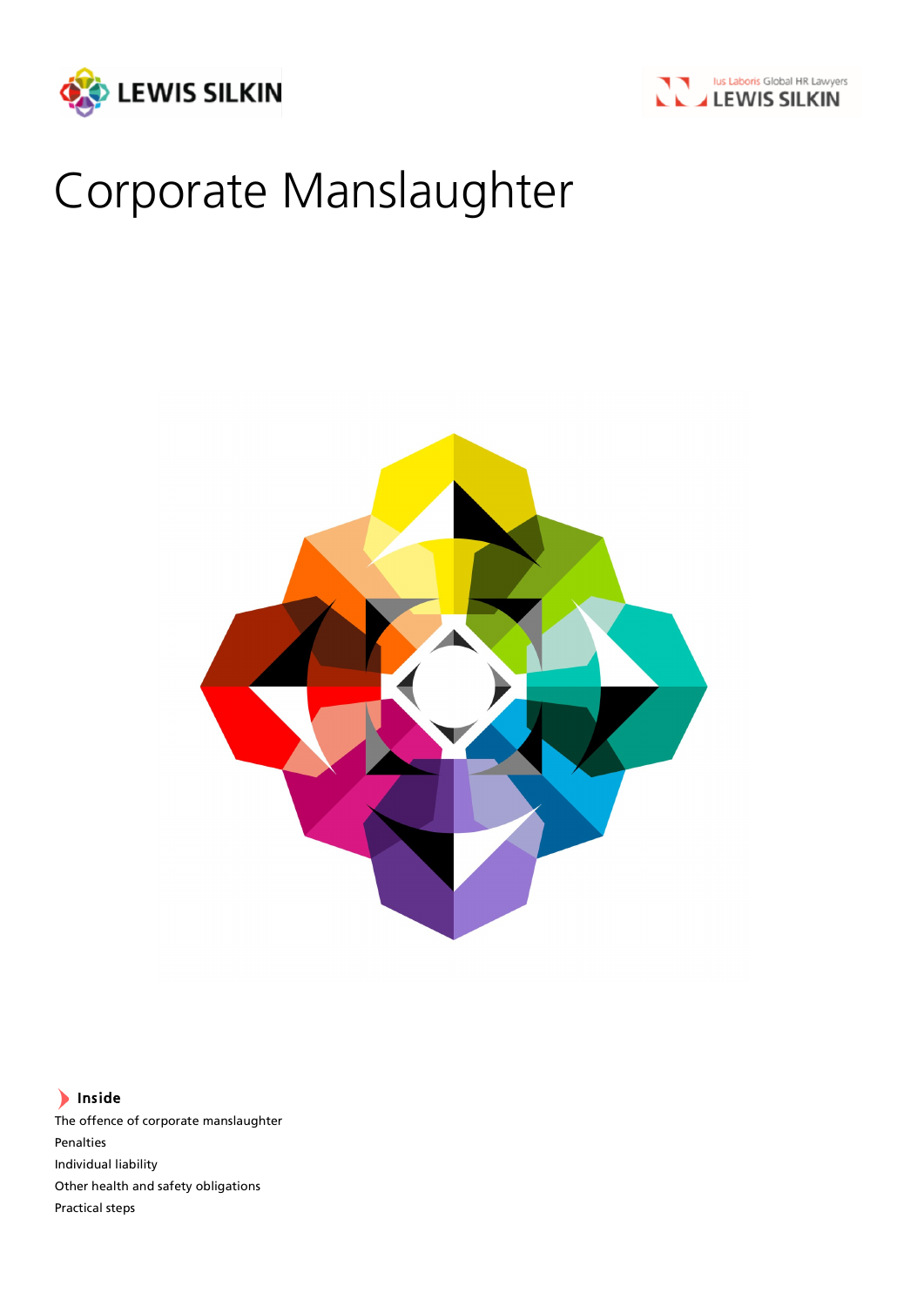

# **Introduction**

Under the Corporate Manslaughter and Corporate Homicide Act 2007 (the Act), an organisation is guilty of an offence if the way in which its activities are managed or organised by senior management causes a death and this amounts to a gross breach of duty of care owed by the organisation to the deceased.

This Inbrief provides a general summary of the legislation and the steps an organisation can take to comply with its obligations.

#### The offence of corporate manslaughter

The Act provides for a statutory offence of corporate manslaughter in England, Wales and Northern Ireland, and corporate homicide in Scotland. It applies to companies and other corporate bodies (in the public and private sector), partnerships that are employers, and bodies such as Government departments and police forces.

The offence makes a company liable for corporate manslaughter if:

- the way in which its activities are managed or organised
- by senior management
- causes death
- is a gross breach of a duty of care owed by the company to the individual concerned

The way in which activities are managed or organised must be a substantial element of the breach of the duty of care.

The elements of the offence are looked at below.

# **Relevant duty of care**

The organisation must owe the deceased a duty of care connected with the organisation's activities. Factors to be taken into account when deciding whether there is a duty of care include:

- any duties owed by the organisation under the law of negligence
- a duty owed to the organisation's employees or to other persons working for the organisation or performing services for it
- a duty owed by the organisation as an occupier of premises
- a duty owed in connection with:
	- supply by the organisation of goods and services
	- the carrying on by the organisation of any construction or maintenance operations
	- the carrying on by the organisation of any other activity on a commercial basis
	- keeping or using plant and equipment

Most organisations will owe duties of care to

employees and others in connection with their activities, so in the employment context establishing a duty of care should not be difficult.

#### **Senior management**

The failure must be at senior management level. A 'senior manager' is someone who plays a significant role in making decisions about how the whole or a substantial part of its activities should be managed or organised, or who is actually responsible for managing those activities. This will be a question of fact in each case, but is clearly capable of including executive and non-executive directors. It is the breach of a duty by 'senior management' that gives rise to liability with the focus being on the collective management of the organisation, not the activities of a single individual.

#### **Gross breach of the duty of care**

To constitute a 'gross' breach of the duty of care, the conduct alleged must fall "far below what can reasonably be expected of the organisation in the circumstances".

In deciding this, the jury must consider whether the organisation failed to comply with health and safety legislation and if so:

- how serious that failure was
- how much of a risk it posed

The jury may also consider the extent to which the evidence shows that there were attitudes, policies, systems or accepted practices within the organisation that were likely to have encouraged any failure or to have produced tolerance of it. This means that the organisation's safety culture will be very important. For example, evidence that employees were regularly required to work without adequate protective equipment could be taken into account when determining whether there has been a 'gross' failure.

It will not be a defence for the organisation in question to show that its safety record was no better or worse than other companies in the same industry, particular if that industry/sector has a poor or sub-standard safety record.

Health and safety guidance can be taken into account in deciding whether there has been a 'gross' breach. This includes codes, guidance,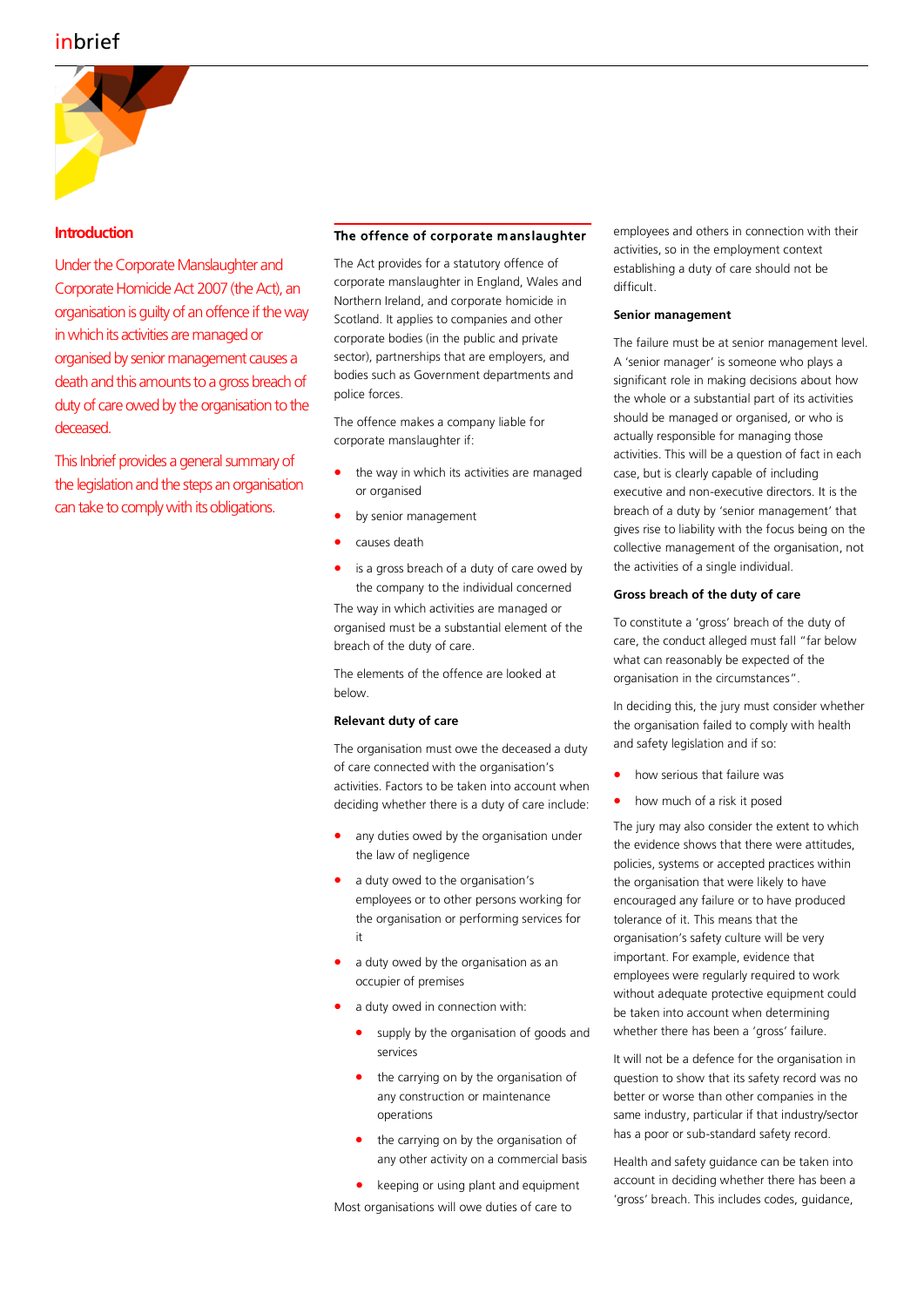

manuals or similar publications concerned with health and safety matters issued by an authority responsible for the enforcement of any health and safety legislation, such as the HSE.

#### Penalties

There are three possible sanctions for a breach of the Act: an unlimited fine and/or a 'remedial order' and/or a 'publicity order'. Failure to comply with a remedial or publicity order is a criminal offence punishable by an unlimited fine.

A remedial order requires the organisation to take steps to remedy the management failure, including any deficiencies in health and safety policies, systems or practices.

A publicity order requires the organisation to publicise the conviction and may require publication in a specified manner of the fact of conviction, specified particulars of the offence, the amount of any fine and the terms of any remedial order.

Guidance as to how courts should use the possible sanctions was issued by the Sentencing Guidelines Council in February 2010 in its definitive guideline "Corporate manslaughter and health and safety offences causing death" (available at http://www.sentencingguidelines.gov.uk/docs/guideline\_on\_corporate \_manslaughter.pdf).

This guideline sets out key principles relevant to assessing the seriousness of the offence and the appropriate financial penalty and looks at the additional powers available to a court imposing sentence.

The guidelines are clear that fines must be punitive and significant. The appropriate fine for an offence of corporate manslaughter will seldom be less than £500,000 and may be measured in millions of pounds. Where other health and safety offences cause death, the appropriate fine is unlikely to be less than £100,000 and may be up to hundreds and thousands of pounds.

# Individual liability

The Act does not impose secondary liability for aiding, abetting or procuring the commission of the offence of corporate manslaughter. In other words, individual senior managers cannot be

liable for the offence of corporate manslaughter. However, the Act does not preclude individuals being prosecuted in their own right for primary liability offences including gross negligence manslaughter under the common law (which is unaffected by the Act in relation to individuals) and/or breaches of other health and safety legislation.

# Other Health and Safety obligations

- The Health and Safety at Work Act 1974 (HSWA) requires employers to conduct their business so as to ensure the health and safety of their employees, non-employees and members of the public, as far as it is reasonably practicable to do so
- A breach of these duties is a criminal offence that can be prosecuted by the Health and Safety Executive (HSE). If convicted, a company can face unlimited fines
- In addition, individual directors can be prosecuted if the company's breach was due to their negligent acts. If convicted, the HSE can apply to have the individual director disqualified under the Company Directors Disqualification Act 1986. Individuals within the company can also be prosecuted for manslaughter

#### Practical steps

The legislation is there to punish system failures. The more robust the systems in place, the less likely an organisation will be held liable for their failure. Once a policy is established, it will be critical to ensure that it is actually followed.

**Policy** - create a policy which is both robust but at the same time simple to understand. It is important to ensure the policy meets the business's needs but at the same time ensures compliance with its obligations.

**Organisation** - ensure there is in place an organisational structure that is responsive to safety needs. It is important to ensure that those individuals involved in health and safety matters have sufficient training and are 'competent' to undertake the tasks assigned to them by the business. Remember the business has a nondelegable duty of care to its employees and visitors.

**Forward planning** - before undertaking any change in working practices ensure that there is a period of planning and testing before final implementation. It is important that feedback is obtained and recorded in relation to any proposed change, and, if necessary, additional risk assessments carried out.

**Measure performance** - set bench marks for accident rates and measure against those standards. Constantly review the standards and look for accident trends/patterns. Test and measure response time and provide feedback to employees. Ensure that additional risk assessments are undertaken if any accidents occur or accident patterns emerge. Review performance and if necessary undertake additional assessments.

**Audit** - it is important for businesses to have an audit trail which shows that the policy is a living document and the organisation takes its duties very seriously.

For further information on this subject please contact:

# Vince Toman

Barrister +44 (0) 20 7074 8171 vince.toman@lewissilkin.com